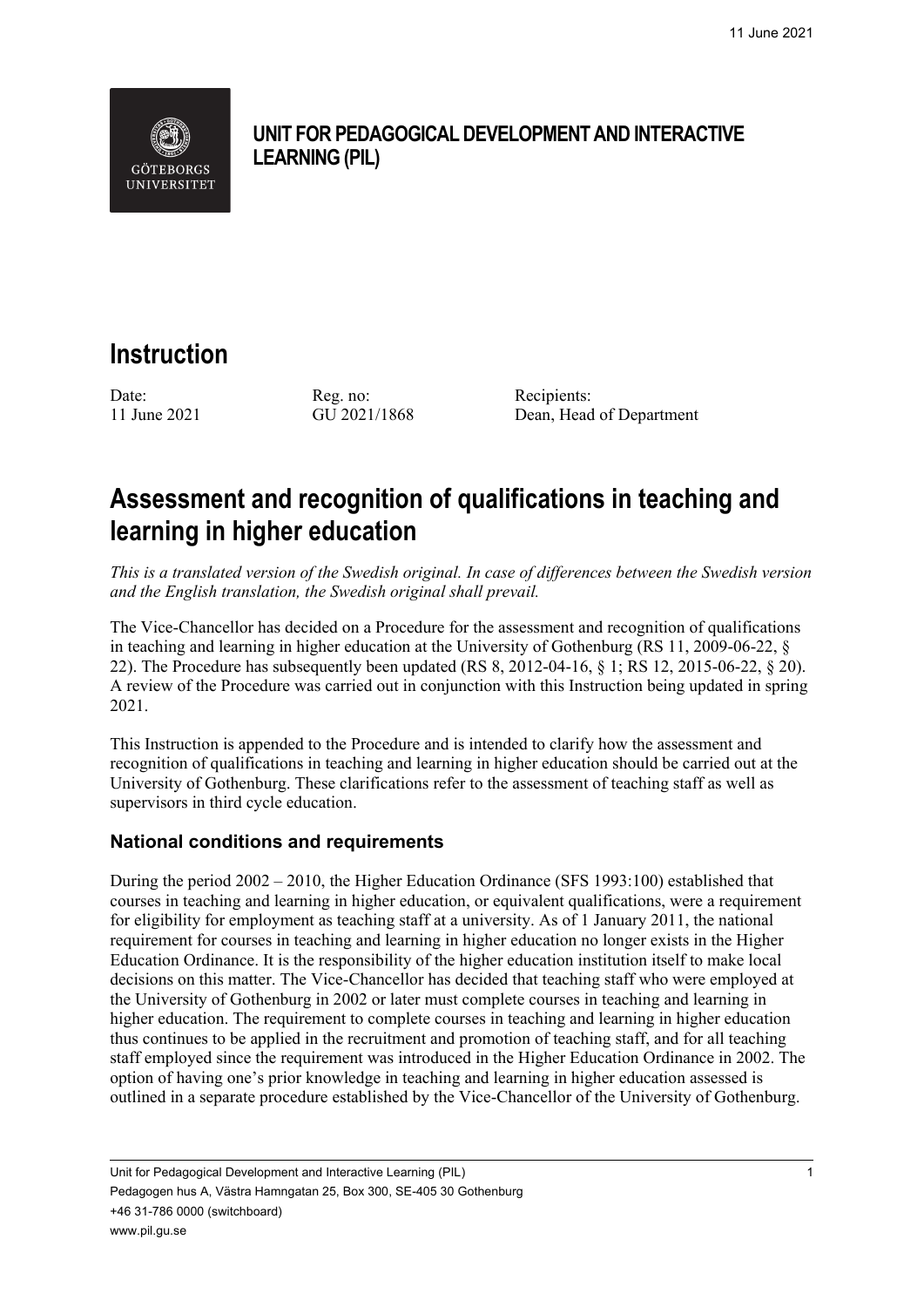At national level, the Association of Swedish Higher Education Institutions (SUHF) decided to adopt recommendations regarding entry requirements, intended learning outcomes and the scope of qualifying courses in teaching and learning in higher education, and that if the intended learning outcomes are deemed to be met for individual teachers at a higher education institution, they should also be recognised by other higher education institutions (SUHF, 2016-05-03). In response to changes in the higher education regulations concerning employment as a teacher at a university, SUHF established a list of recommendations (SUHF, 2010-11-23). The list has five points. SUHF recommends that its members "ensure that all teaching staff have completed courses in teaching and learning in higher education or have been assessed as having acquired equivalent knowledge as soon as possible after having obtained indefinite-term employment".

# **Courses in teaching and learning in higher education at the University of Gothenburg**

Since 2008, a university-wide study programme in teaching and learning in higher education has been offered comprising 10 weeks of full-time study. The study programme targets teaching staff and doctoral students. The introductory basic course (PIL101) is common for all teaching staff at the University. The second course (PIL102) has a subject-specific orientation. The third course (PIL103) consists of an independent project focusing on a well-defined part of a course or a specific problem area in instruction.

# **Requirements for courses in teaching and learning in higher education at the University of Gothenburg**

The *Appointments Procedure for Teaching Posts at the University of Gothenburg* establishes the requirements for courses in teaching and learning in higher education.

> All teachers employed for an indefinite period – as well as other teachers with a term of employment longer than two years – must have completed a course in teaching and learning in higher education or in some other way acquired equivalent knowledge within one year at the latest from when their employment contract is finalised. Such qualifications in teaching and learning in higher education shall be assessed under separate arrangements as established by the Vice-Chancellor. However, in the case of part-time employment or if other special grounds exist, this period may be extended to two years. (page 4)

The Appointments Procedure also establishes that completion of courses in teaching and learning in higher education are required for the promotion of teaching staff. Teaching staff who supervise doctoral students in third cycle education must also have completed a course in supervision. This is described in connection with promotion from senior lecturer to professor for example.

> Completion of a course in doctoral supervision and courses in teaching and learning in higher education as established by the Vice-Chancellor are a requirement for promotion. (page 17)

Completion of courses in teaching and learning in higher education is also required for admission as a Distinguished University Teacher. This can be seen in the document *Procedure for assessment of Distinguished University Teachers at the University of Gothenburg*, where one of the prerequisites for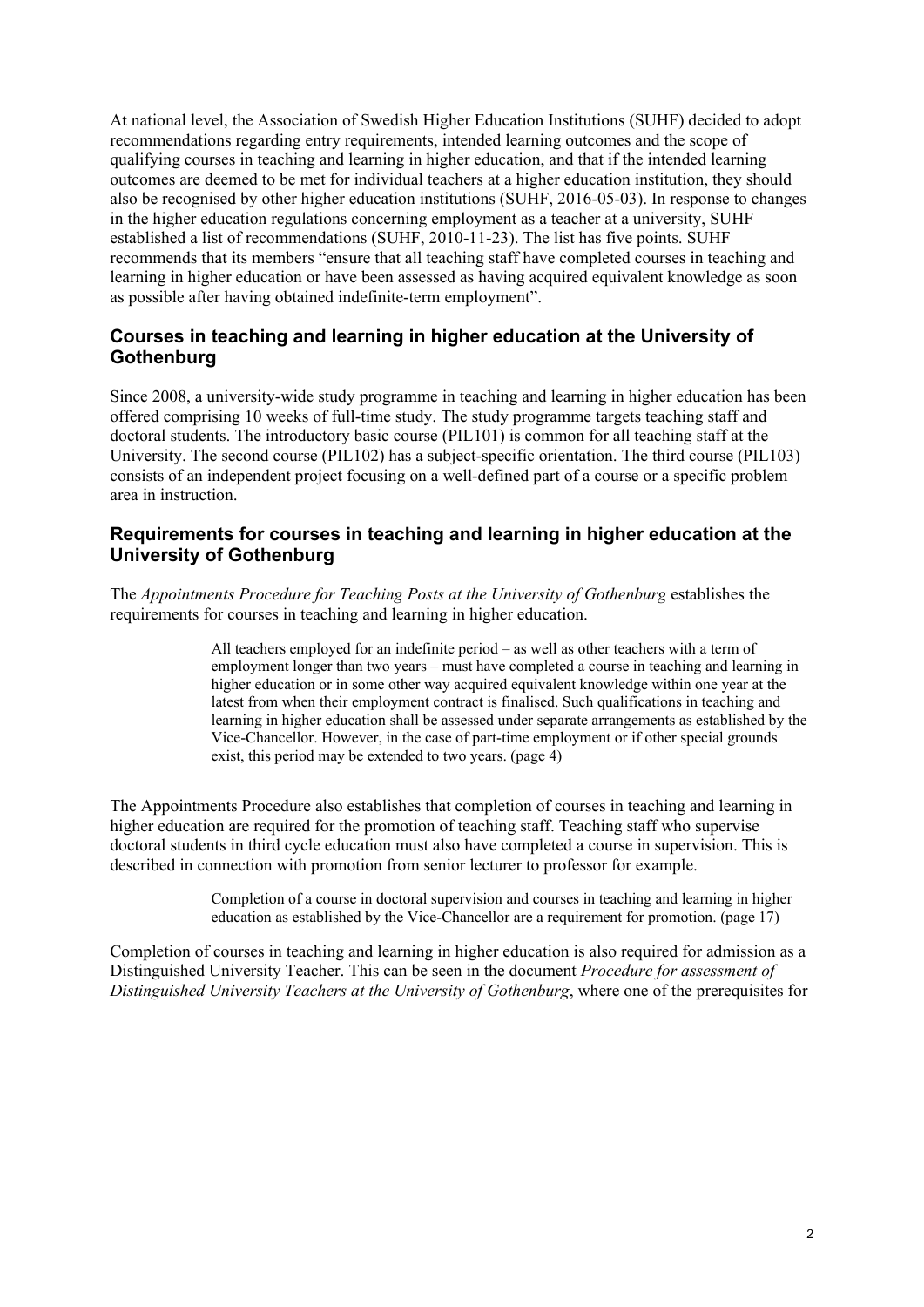assessment for the academic title of Distinguished University Teacher is the completion of courses in teaching and learning in higher education amounting to  $15$  $15$  credits<sup>1</sup> or equivalent.

Courses in teaching and learning in higher education are also required for doctoral students. The *Rules and regulations for third cycle studies at the University of Gothenburg – Doktorandreglerna* describe common requirements for courses in teaching and learning in higher education as follows:

> Doctoral students who teach at the first- or second-cycle level must have completed the course Teaching and Learning in Higher Education 1; Basic course  $(5 \text{ credits})^1$  no later than one year after admission. An equivalence assessment may be made if the doctoral student has taken another pedagogical course.<sup>13</sup> (page 12)

> <sup>13</sup> Equivalence assessments are to be made in accordance with the Administrative Procedure for testing and recognising university teaching qualifications.

In addition to the above, some of the University's faculties have decided locally that doctoral students who do not teach should also take courses in teaching and learning in higher education as part of their third cycle education.

# **The employer's assessment**

The assessment of the applicant's qualifications in teaching and learning in higher education is the employer's equivalence assessment in relation to the University's requirements for qualifications in teaching and learning in higher education. The assessment procedure should therefore not be equated with examination in qualifying courses in teaching and learning in higher education.

#### **Information on the assessment**

The University provides information on the Procedure for assessment and recognition via the Staff Portal for example, where policy documents are published. The Dean is responsible for ensuring that the heads of department are informed of the option of, and conditions for, the assessment of qualifications in teaching and learning in higher education. The heads of department are responsible for ensuring that this information reaches employed teaching staff and the doctoral students who teach within their departments.

# **Conducting the assessment**

The assessment of qualifications in teaching and learning in higher education can be done in several ways. Three recommended approaches for achieving consistency and transparency within the University are presented below.

• The teacher's documented qualifications are evaluated in relation to 'templates', where a comparison is made with similar courses in teaching and learning in higher education for teachers and for supervisors in postgraduate programmes at other higher education institutions and/or with previous courses offered at the University of Gothenburg.

<span id="page-2-0"></span> $<sup>1</sup>$  On 1 January 2021, the PIL unit's qualifying courses were replaced by certification courses. Apart from the course codes, the</sup> new courses have the same names as the old ones. The content and structure are the same in the new courses as in the old ones, and they give the same qualifications.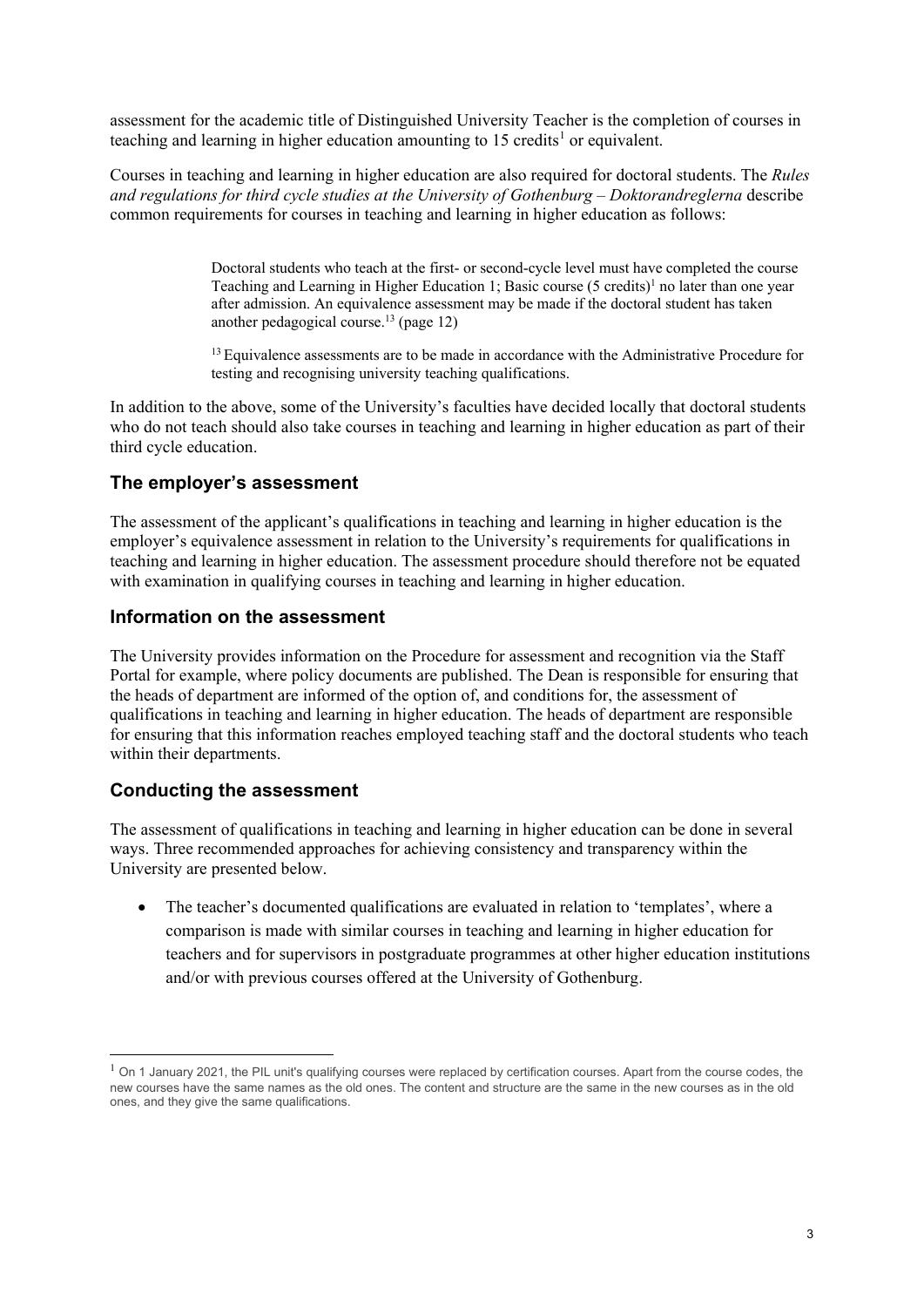- The teacher's documented qualifications are evaluated in relation to the intended learning outcomes of the University's courses in teaching and learning in higher education for teachers and for supervisors in postgraduate programmes.
- The teacher's documented qualifications are evaluated in relation to the nationally agreed learning objectives for qualifications in teaching and learning in higher education.

For more information on the three approaches, refer to the Instruction's four appendices.

In the assessment and recognition of qualifications in teaching and learning in higher education for supervision in postgraduate programmes, there are no nationally agreed intended learning outcomes. In these cases, the first two approaches are applied.

The Dean is responsible for ensuring that the opportunity for assessment is offered to teaching staff and that the assessment is carried out in a reliable way, so that conflict-of-interest can be avoided in the assessment for example. The head of the department, or a person the head of department appoints, approves the application. The Academic Appointments Board, or the body the Dean appoints, drafts the matter for decision.

### **Decision after completed assessment**

The outcome of the assessment forms the basis of the employer's decision on the extent to which the assessed teacher's or supervisor's qualifications correspond to the University's requirements for courses in teaching and learning in higher education or equivalent knowledge in accordance with the Appointments procedure. The Dean, or the person the Dean appoints, makes the decision on the matter.

# **Validity period of recognition**

The validity period of the recognition is seen in relation to the local requirements for qualifications in teaching and learning in higher education for employed teaching staff and doctoral students as set out by the employer at the University of Gothenburg.

The validity period of recognition at other higher education institutions cannot be guaranteed. Decisions made in accordance with the previous procedure (23 November 2009, Reg. no. G 8 2638/09 and 16 April 2012, Reg. no. V 2012/233) and documented in the HR management system need not be re-assessed in relation to the Procedure from 22 June 2015.

# **Documentation of decisions**

After assessment and decision, the form for qualifications in teaching and learning in higher education must be completed and signed. The form can be downloaded from the University's Staff Portal and from the PIL unit's website.

The information entered on the form "Qualifications in teaching and learning in higher education – decisions" is entered in Primula. This is done by the source reporter, either the teacher themself or an administrative officer in Primula, at the teacher's department or equivalent. When the data is correctly entered in Primula, the information will also be stored in Datalagret.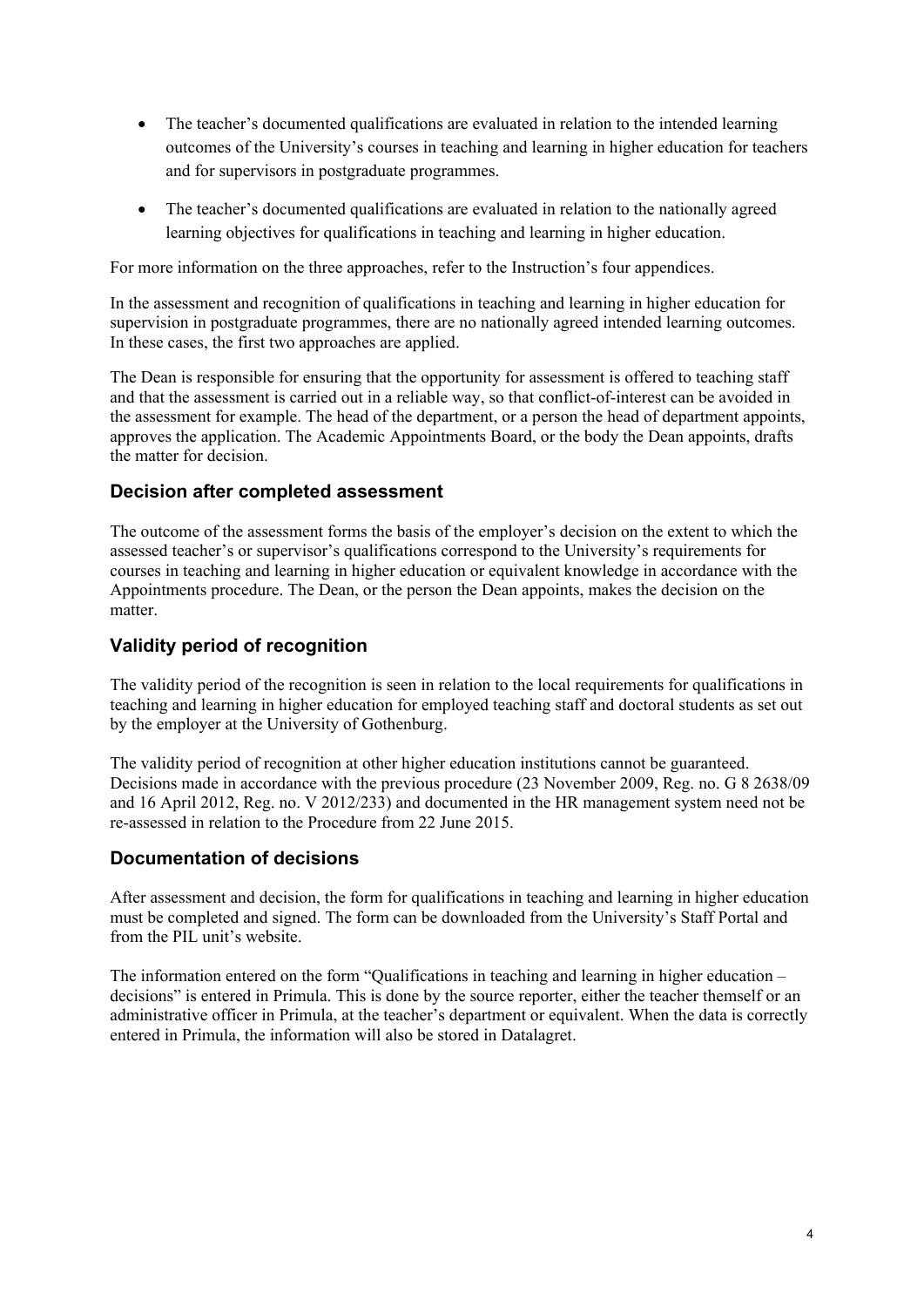# **Updating of information**

If a teacher's qualifications in teaching and learning in higher education have changed, the head of department can support a new assessment being done. The case is then handled according to the above procedure. The data previously saved in the HR management system is then updated after the Dean's decision.

# **About the application of the Procedure**

The PIL unit informs the faculties about the University's Procedure and the instructions for its application.

The Human Resources Unit informs HR officers at faculties and departments about the practical administrative management of the information when updating the HR management system and when uploading the data into Datalagret.

### **Source references**

Appointments Procedure for Teaching Posts at the University of Gothenburg. Policy, rules and plans. University of Gothenburg. 07 December 2020

Procedure for Assessment and Recognition of Qualifications in Teaching and Learning in higher education. Policy, rules and plans. University of Gothenburg. 22 June 2015

The Higher Education Ordinance (SFS 1993:100)

Ordning för prövning av excellent lärare vid Göteborgs universitet (in Swedish). Policy, rules and plans. University of Gothenburg. 31 October 2016

Rules and Regulations for Third-Cycle Studies at the University of Gothenburg – Doktorandreglerna. Policy, rules and plans. University of Gothenburg. 14 June 2018

Rekommendationer med anledning av ändringarna i högskoleförfattningarna rörande anställningar som lärare i högskolan (in Swedish). Association of Swedish Higher Education. 23 November 2010

Rekommendationer om mål för behörighetsgivande högskolepedagogisk utbildning samt ömsesidigt erkännande (in Swedish). Association of Swedish Higher Education. 03 May 2016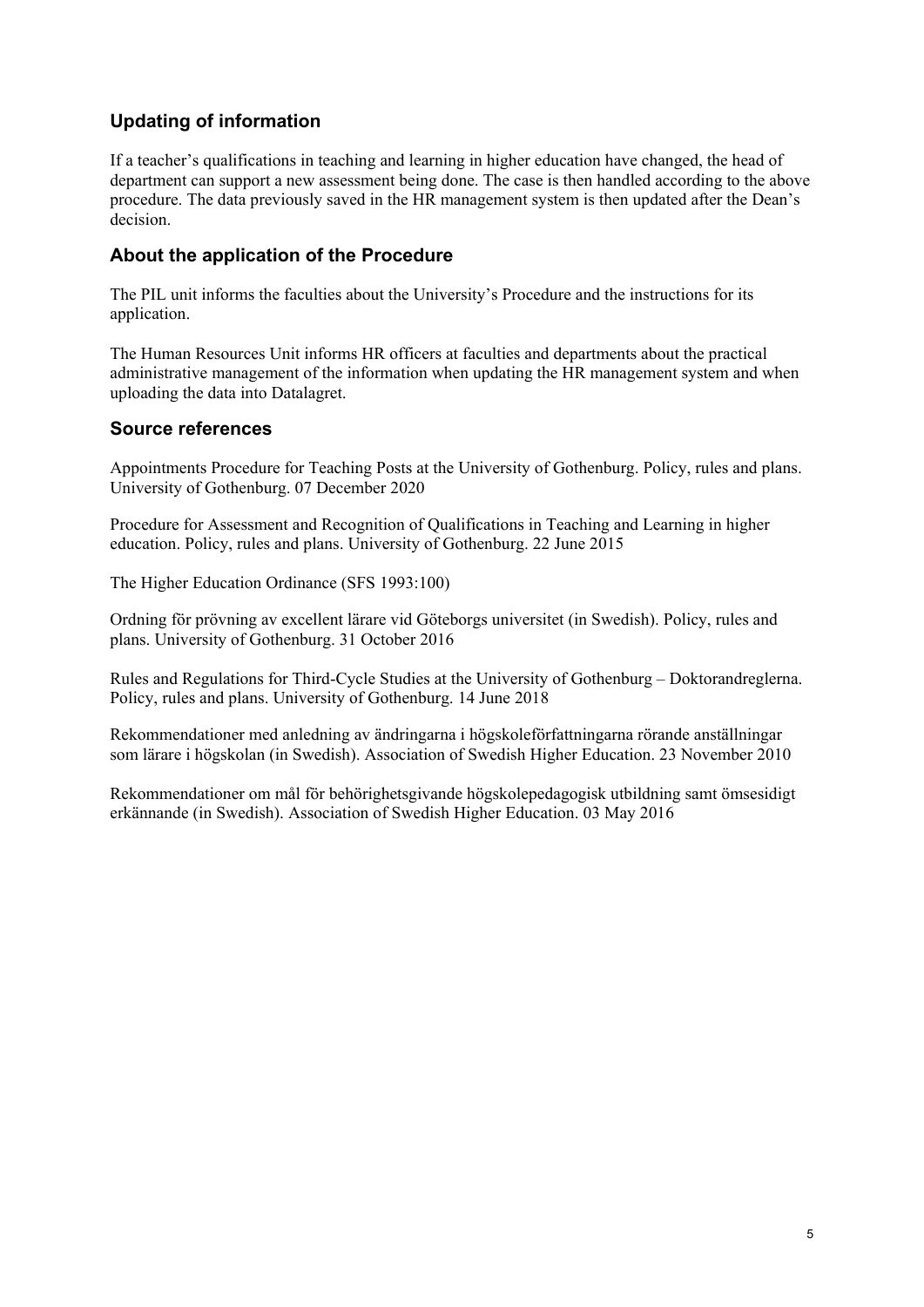Template for assessment and recognition of qualifications in teaching and learning in higher education

| Current qualifying courses in<br>teaching and learning in higher<br>education | Previous courses in teaching and learning in higher education at<br>the University of Gothenburg                                                                                                                                             |
|-------------------------------------------------------------------------------|----------------------------------------------------------------------------------------------------------------------------------------------------------------------------------------------------------------------------------------------|
| <b>PIL101</b>                                                                 | Teaching and learning in higher education course: 5 credits or 7.5<br>higher education credits                                                                                                                                               |
| <b>PIL102</b>                                                                 | Programme responsibility, director of studies assignments and<br>considerable experience of the development of course syllabuses<br>(adapted to the Bologna Process), the design of various types of<br>instruction and forms of assessment. |
| <b>PIL103</b>                                                                 | Independent and documented educational development work at<br>programme and/or department level or equivalent.                                                                                                                               |
| $PIL101 + PIL102 + PIL103$                                                    | Courses in teaching and learning in higher education. 10 or $5 + 5$<br>credits, of $7.5 + 7.5$ higher education credits                                                                                                                      |
| <b>PIL201</b>                                                                 | Supervision in postgraduate programmes: 5 credits or 7.5 higher<br>education credits                                                                                                                                                         |

Current syllabuses for the courses in teaching and learning in higher education can be downloaded here: [https://pil.gu.se/english/courses\\_in\\_english/teaching\\_and\\_learning\\_in\\_higher\\_education\\_1/](https://pil.gu.se/english/courses_in_english/teaching_and_learning_in_higher_education_1/) [https://pil.gu.se/english/courses\\_in\\_english/teaching-and-learning-in-higher-education-2](https://pil.gu.se/english/courses_in_english/teaching-and-learning-in-higher-education-2) [https://pil.gu.se/english/courses\\_in\\_english/hpe103](https://pil.gu.se/english/courses_in_english/hpe103) [https://pil.gu.se/english/courses\\_in\\_english/supervision\\_in\\_postgraduate\\_education](https://pil.gu.se/english/courses_in_english/supervision_in_postgraduate_education)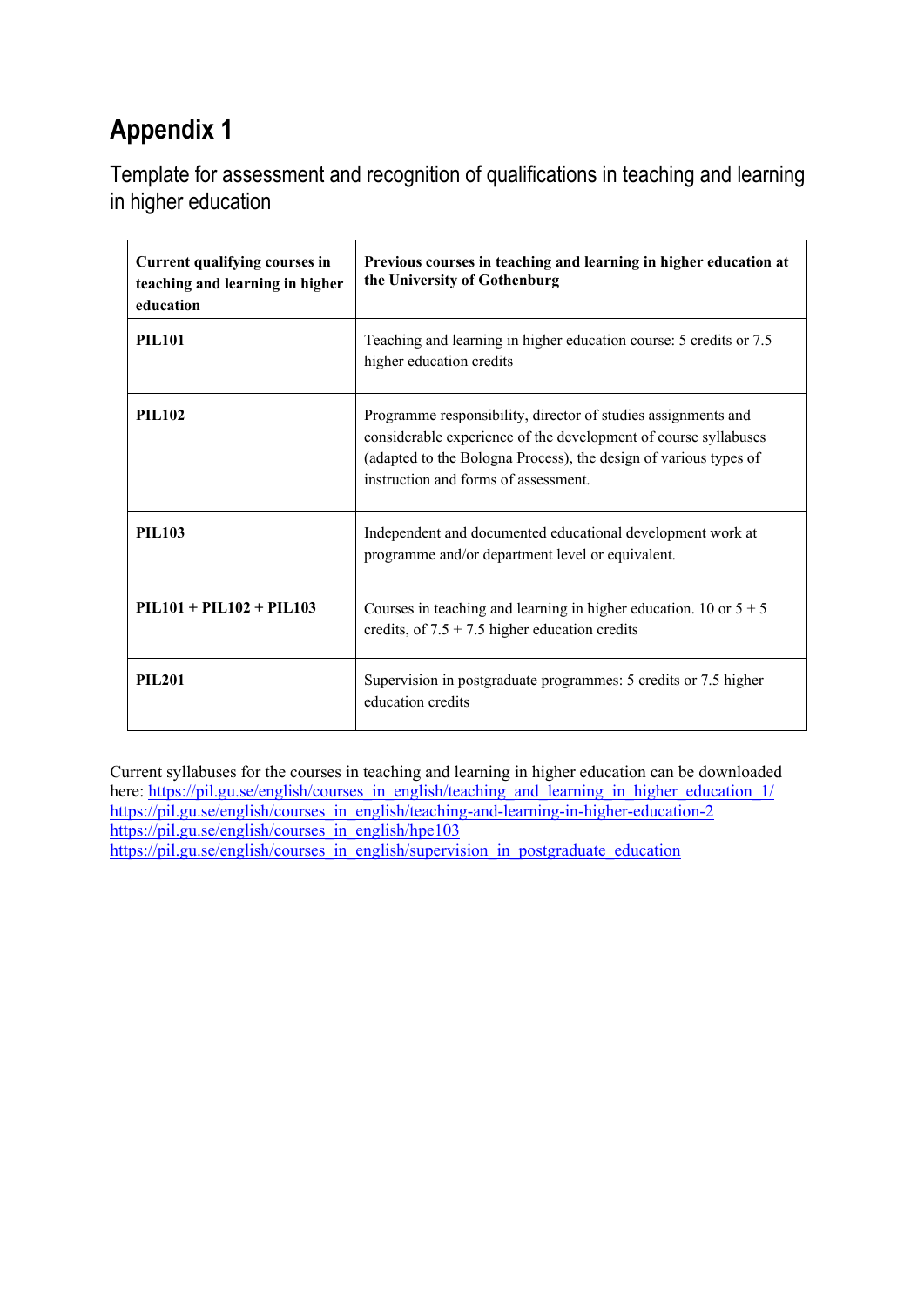Intended learning outcomes in the University's courses in teaching and learning in higher education

| <b>Intended</b><br>learning<br>outcomes | <b>Teaching and Learning in</b><br><b>Higher Education 1:</b><br><b>Basic Course, 3.5</b><br>weeks full-time study<br>(PIL101)                                                                                                                                                                                                                                                                                                                                                 | <b>Teaching and Learning in</b><br><b>Higher Education 2:</b><br><b>Subject Field Pedagogy, 3.5</b><br>weeks full-time study (PIL102)<br>On completion of the course,                                                                                                                                                                                                                                                                                                                                                                                                                                                                                                                           | <b>Teaching and Learning in</b><br><b>Higher Education 3:</b><br><b>Applied Analysis, 3.5</b><br>weeks full-time study<br>(PIL103)                                                                                                                                                                                             |
|-----------------------------------------|--------------------------------------------------------------------------------------------------------------------------------------------------------------------------------------------------------------------------------------------------------------------------------------------------------------------------------------------------------------------------------------------------------------------------------------------------------------------------------|-------------------------------------------------------------------------------------------------------------------------------------------------------------------------------------------------------------------------------------------------------------------------------------------------------------------------------------------------------------------------------------------------------------------------------------------------------------------------------------------------------------------------------------------------------------------------------------------------------------------------------------------------------------------------------------------------|--------------------------------------------------------------------------------------------------------------------------------------------------------------------------------------------------------------------------------------------------------------------------------------------------------------------------------|
|                                         | On completion of the course,<br>the student is expected to be<br>able to:                                                                                                                                                                                                                                                                                                                                                                                                      | the student is expected to be<br>able to:                                                                                                                                                                                                                                                                                                                                                                                                                                                                                                                                                                                                                                                       | On completion of the course,<br>the student is expected to be<br>able to:                                                                                                                                                                                                                                                      |
| Knowledge<br>and<br>understanding       | Discuss students' learning in<br>higher education based on<br>educational theory and research<br>of relevance for educational<br>sciences.<br>Account for pedagogical<br>arguments forming the<br>foundations of some of the<br>common teaching formats in<br>higher education<br>Be familiar with and debate<br>conditions for teachers'<br>pedagogical work based on laws<br>and regulations of relevance for<br>higher education and on local<br>policies of the university | Discuss and problematize the<br>design of a discipline specific<br>course/part of course in teaching<br>and learning in higher education,<br>based on relevant policy<br>documents and research relevant<br>for teaching and learning in higher<br>education<br>Account for and critically discuss<br>the significance of constructive<br>alignment in course development.                                                                                                                                                                                                                                                                                                                      | Based on pedagogical<br>research, discuss and reflect<br>on a chosen area of teaching<br>and learning in higher<br>education.<br>Discuss and argue for the<br>rationale for university<br>teachers' pedagogical and<br>didactical considerations<br>within a specific area of<br>teaching and learning in<br>higher education. |
| Competence<br>and skills                | With educational knowledge as<br>a point of departure, plan and<br>organise teaching and learning<br>and critically reflect on own and<br>others' teaching<br>Orally carry out an selected<br>teaching item<br>To give oral and written<br>feedback in a constructive and<br>respectful manner<br>To collaborate using digital tools<br>and to discuss how these can<br>support learning in higher<br>education                                                                | Plan and/or develop a discipline<br>specific course/part of course<br>considering learning theories,<br>specific conditions, societal<br>goals, rules and regulations and<br>research of relevance for<br>teaching and learning in higher<br>education.<br>Identify pedagogical problems<br>and analyse teaching and<br>education with relevance for the<br>specific discipline and in relation<br>to science and proven<br>experience.<br>Discuss and critically assess<br>different evaluation and<br>assessment methods in an<br>discipline specific context<br>Formulate and communicate<br>pedagogical considerations in<br>course design and syllabus in a<br>discipline specific context | Develop an independent piece<br>of writing, or design a piece of<br>art with complementary text,<br>that addresses a selected<br>problem in teaching and<br>learning in higher education,<br>aiming at pedagogical<br>development.<br>Apply concepts relevant to the<br>field of teaching and learning<br>in higher education. |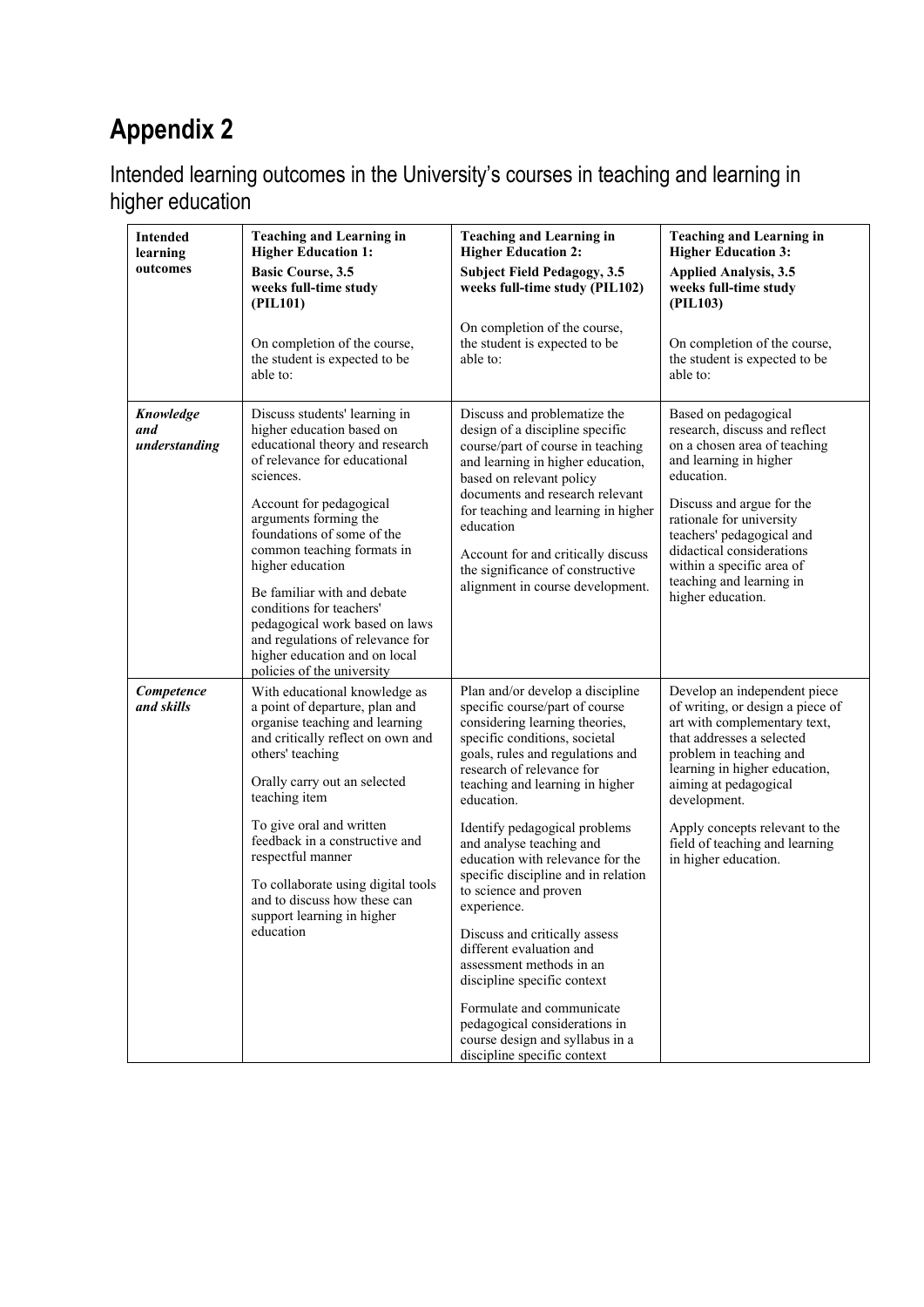| Judgement and<br>approach | Demonstrate a reflective<br>approach to the own<br>teacher role and students'<br>learning.<br>Problematize values of the<br>higher education<br>institution | Critically discuss and value<br>teaching and education within<br>the specific discipline domain<br>underpinned by science and<br>proven experience. | Problematize and evaluate<br>pedagogical practice based on<br>scientific literature on teaching<br>and learning in higher education<br>and discipline specific<br>conditions |
|---------------------------|-------------------------------------------------------------------------------------------------------------------------------------------------------------|-----------------------------------------------------------------------------------------------------------------------------------------------------|------------------------------------------------------------------------------------------------------------------------------------------------------------------------------|
|                           |                                                                                                                                                             |                                                                                                                                                     |                                                                                                                                                                              |

Appendix updated 25 February 2021

Current syllabuses for the courses in teaching and learning in higher education can be downloaded here: [https://pil.gu.se/english/courses\\_in\\_english/teaching\\_and\\_learning\\_in\\_higher\\_education\\_1/](https://pil.gu.se/english/courses_in_english/teaching_and_learning_in_higher_education_1/) [https://pil.gu.se/english/courses\\_in\\_english/teaching-and-learning-in-higher-education-2](https://pil.gu.se/english/courses_in_english/teaching-and-learning-in-higher-education-2) [https://pil.gu.se/english/courses\\_in\\_english/hpe103](https://pil.gu.se/english/courses_in_english/hpe103)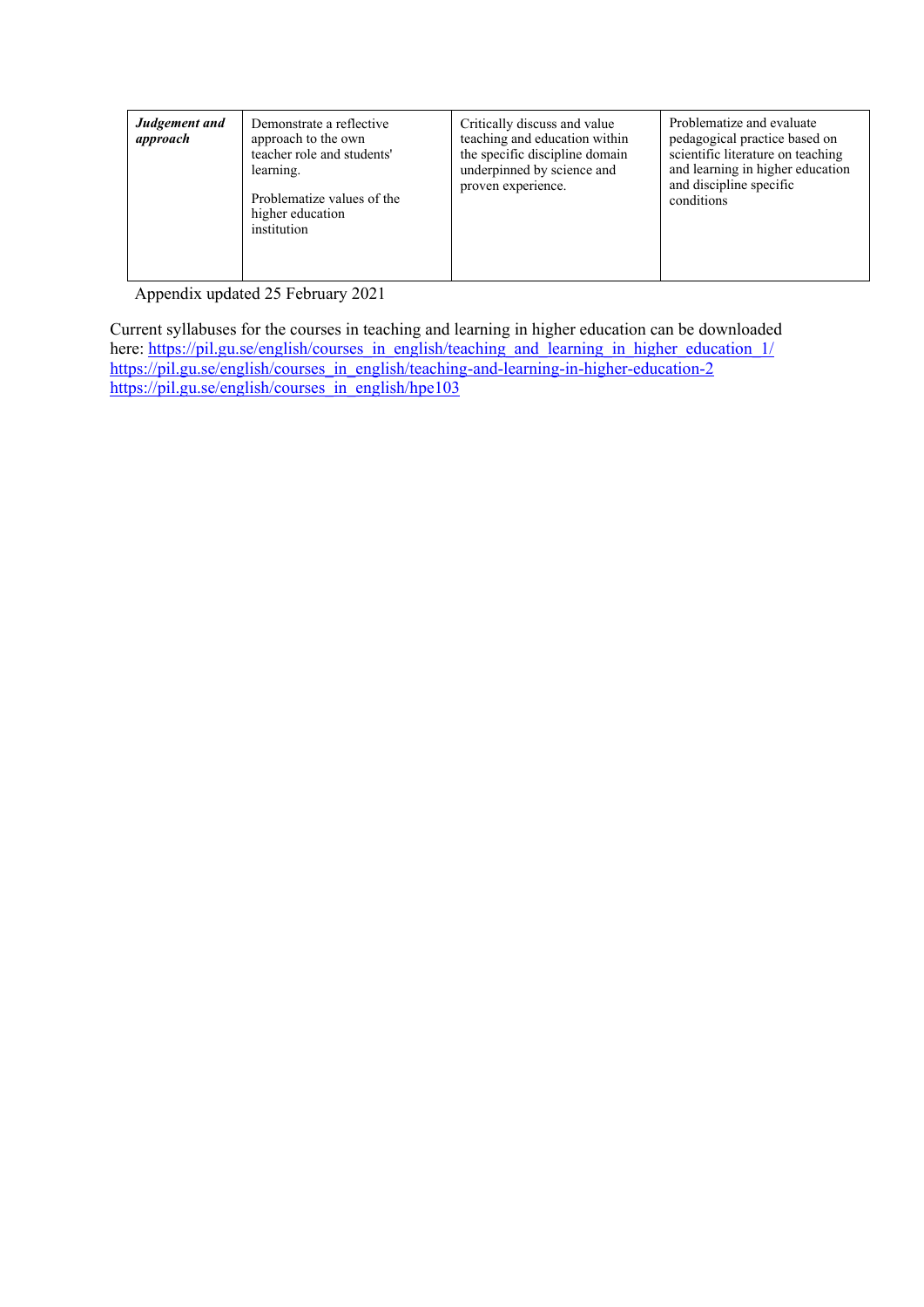# Intended learning outcomes in the course Supervision in Postgraduate Programmes

| <b>Intended learning outcomes</b> | Supervision in Postgraduate Programmes, 3.5 weeks full-time study (PIL201)                                                                                 |  |
|-----------------------------------|------------------------------------------------------------------------------------------------------------------------------------------------------------|--|
|                                   | On completion of the course, the student is expected to be able to:                                                                                        |  |
| Knowledge and understanding       | Describe central and local rules and regulations of relevance to postgraduate studies.                                                                     |  |
|                                   | Account for the objectives, policies/syllabi, organization and realization of one's own<br>postgraduate studies.                                           |  |
|                                   | Describe the parts and their function of the postgraduate programme.                                                                                       |  |
|                                   |                                                                                                                                                            |  |
| <b>Competence and skills</b>      | Discuss the individual study plan as a tool for planning, realization and follow-up of<br>postgraduate programme.                                          |  |
|                                   | Utilize research-based literature to describe and analyse particular aspects of supervision.                                                               |  |
|                                   | Argue for the significance of dialogue and understanding concerning mutual commitments<br>in the supervision relation.                                     |  |
|                                   |                                                                                                                                                            |  |
| Judgement and<br>approach         | Display a reflective approach to one's own role as supervisor and related aspects such as<br>gender equality, equal treatment and the student perspective. |  |
|                                   | Exemplify ethical dilemmas during the supervision of doctoral students.                                                                                    |  |
|                                   | Evaluate advantages and disadvantages with different forms of supervision.                                                                                 |  |
|                                   |                                                                                                                                                            |  |

Appendix updated 25 February 2021

The current syllabus for this course in teaching and learning in higher education can be downloaded here:

[https://pil.gu.se/english/courses\\_in\\_english/supervision\\_in\\_postgraduate\\_education](https://pil.gu.se/english/courses_in_english/supervision_in_postgraduate_education)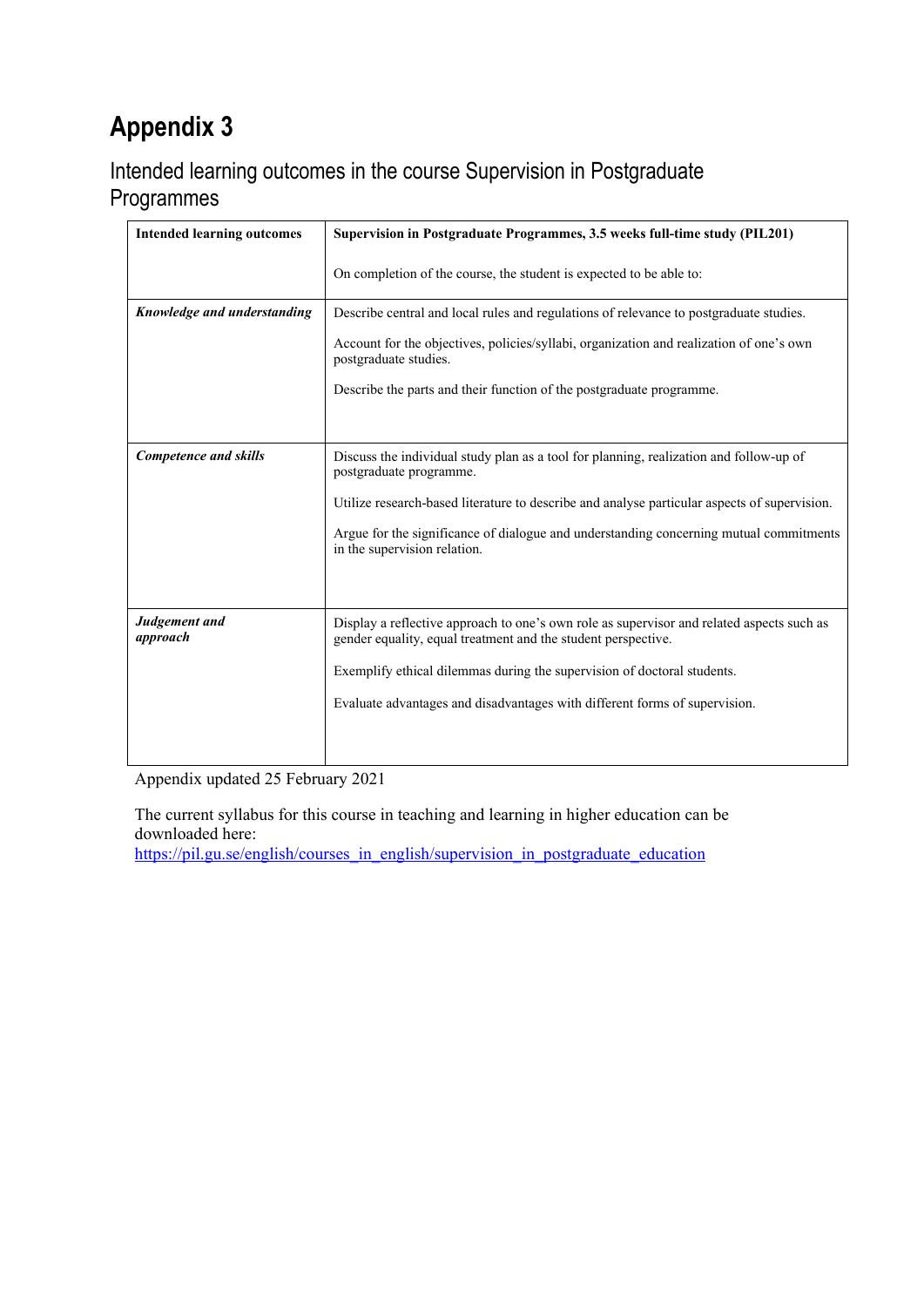# Nationally agreed starting points for qualifying courses in teaching and learning in higher education

In *Den öppna högskolan* (the open university) (Govt Bill 2001/2002:15), proposals concerning courses in teaching and learning corresponding to 10 credits for university teachers were presented for the first time. In 2003, requirements for courses in teaching and learning in higher education were introduced into Sweden's Higher Education Act and it was left up to the higher education institutions themselves to determine the scope of these courses. At that time, *Rådet för Högre Utbildning* (the Council for Higher Education) instructed a working group at Lund University, called the Pilot Project, to draw up guidelines for a nationally recognised study programme for teaching staff in higher education. The Pilot Project resulted in SUHF's *Recommendations on the learning outcomes for qualifying courses in teaching and learning in higher education and mutual recognition*. At the end of 2014 and 2015, a review of the recommendations was carried out and SUHF's national assembly adopted the new recommendations on 14 April 2016.

#### **In brief, the recommendations mean that:**

- qualifying courses are to constitute ten weeks of full-time study (15 credits)
- the courses are to be at second-cycle level
- the courses are to be mutually recognised by Sweden's higher education institutions
- the courses should have a number of common overall learning outcomes.

#### **Learning outcomes for qualifying courses in teaching and learning in higher education:**

(in addition to the general learning outcomes in Chapter 1 Section 9 of the Higher Education Act for second-cycle courses and study programmes)

The overall learning outcomes of the courses in teaching and learning in higher education are that, on completion of the course, the participant will be able to:

• demonstrate knowledge, skills and approaches as a foundation for working professionally as a teacher within higher education in their subject area and for participating in the improvement of higher education.

The participant must:

- be able to discuss and problematise students' learning in their own subject area based on education studies and/or subject didactics research relevant to teaching in higher education
- independently, and in conjunction with others, be able to plan, carry out and evaluate teaching and assessment on a scientific or artistic basis within their own field of knowledge
- be able to utilise and contribute to the improvement of physical and digital learning environments in order to promote the learning of groups and individuals
- be able to treat students in an inclusive way, and have knowledge of the regulations and support available to students with disabilities
- be able to use relevant national and local regulations and discuss what society's goals with higher education and academic teaching in relation to their own practice, as well as student influence in their education